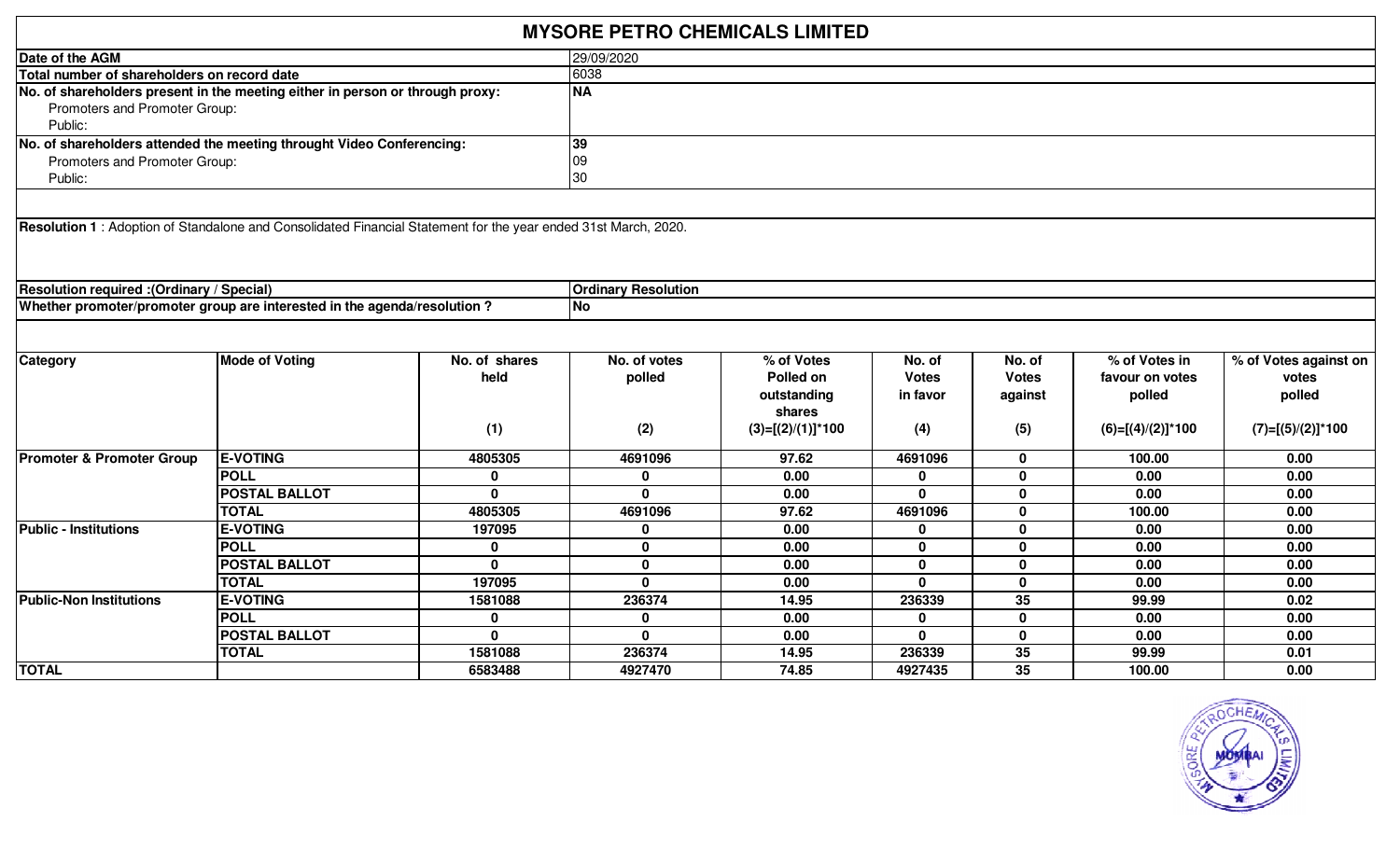۰

| / Special<br>/ Ordinary): Resolution required                                                            | <b>Ordinary</b><br><sup>,</sup> Resolution |
|----------------------------------------------------------------------------------------------------------|--------------------------------------------|
| qenda/resolution<br><b>Nhethe</b><br>* aroup a.<br>the<br>er promotel<br>ົ່າ intere<br>:/promor<br>неч ш | No                                         |

| Category                             | <b>Mode of Voting</b> | No. of shares | No. of votes | % of Votes           | No. of       | No. of       | % of Votes in        | % of Votes against on |
|--------------------------------------|-----------------------|---------------|--------------|----------------------|--------------|--------------|----------------------|-----------------------|
|                                      |                       | held          | polled       | Polled on            | <b>Votes</b> | <b>Votes</b> | favour on votes      | votes                 |
|                                      |                       |               |              | outstanding          | in favor     | against      | polled               | polled                |
|                                      |                       |               |              | shares               |              |              |                      |                       |
|                                      |                       | (1)           | (2)          | $(3)=[(2)/(1)]^*100$ | (4)          | (5)          | $(6)=[(4)/(2)]$ *100 | $(7)=[(5)/(2)]*100$   |
| <b>Promoter &amp; Promoter Group</b> | <b>E-VOTING</b>       | 4805305       | 4691096      | 97.62                | 4691096      | 0            | 100.00               | 0.00                  |
|                                      | <b>POLL</b>           | 0             | $\mathbf 0$  | 0.00                 |              | 0            | 0.00                 | 0.00                  |
|                                      | <b>POSTAL BALLOT</b>  | $\mathbf{0}$  | $\mathbf{0}$ | 0.00                 | 0            | 0            | 0.00                 | 0.00                  |
|                                      | <b>TOTAL</b>          | 4805305       | 4691096      | 97.62                | 4691096      | 0            | 100.00               | 0.00                  |
| <b>Public - Institutions</b>         | <b>E-VOTING</b>       | 197095        | 0            | 0.00                 |              | 0            | 0.00                 | 0.00                  |
|                                      | <b>POLL</b>           | 0             | 0            | 0.00                 | 0            | 0            | 0.00                 | 0.00                  |
|                                      | <b>POSTAL BALLOT</b>  | $\mathbf{0}$  | 0            | 0.00                 |              | 0            | 0.00                 | 0.00                  |
|                                      | <b>TOTAL</b>          | 197095        | $\mathbf{0}$ | 0.00                 | 0            | 0            | 0.00                 | 0.00                  |
| <b>Public-Non Institutions</b>       | <b>E-VOTING</b>       | 1581088       | 236374       | 14.95                | 236339       | 35           | 99.99                | 0.02                  |
|                                      | <b>POLL</b>           | $\mathbf 0$   | 0            | 0.00                 | 0            | 0            | 0.00                 | 0.00                  |
|                                      | <b>POSTAL BALLOT</b>  | $\mathbf{0}$  | $\mathbf{0}$ | 0.00                 | 0            | 0            | 0.00                 | 0.00                  |
|                                      | <b>TOTAL</b>          | 1581088       | 236374       | 14.95                | 236339       | 35           | 99.99                | 0.01                  |
| <b>TOTAL</b>                         |                       | 6583488       | 4927470      | 74.85                | 4927435      | 35           | 100.00               | 0.00                  |

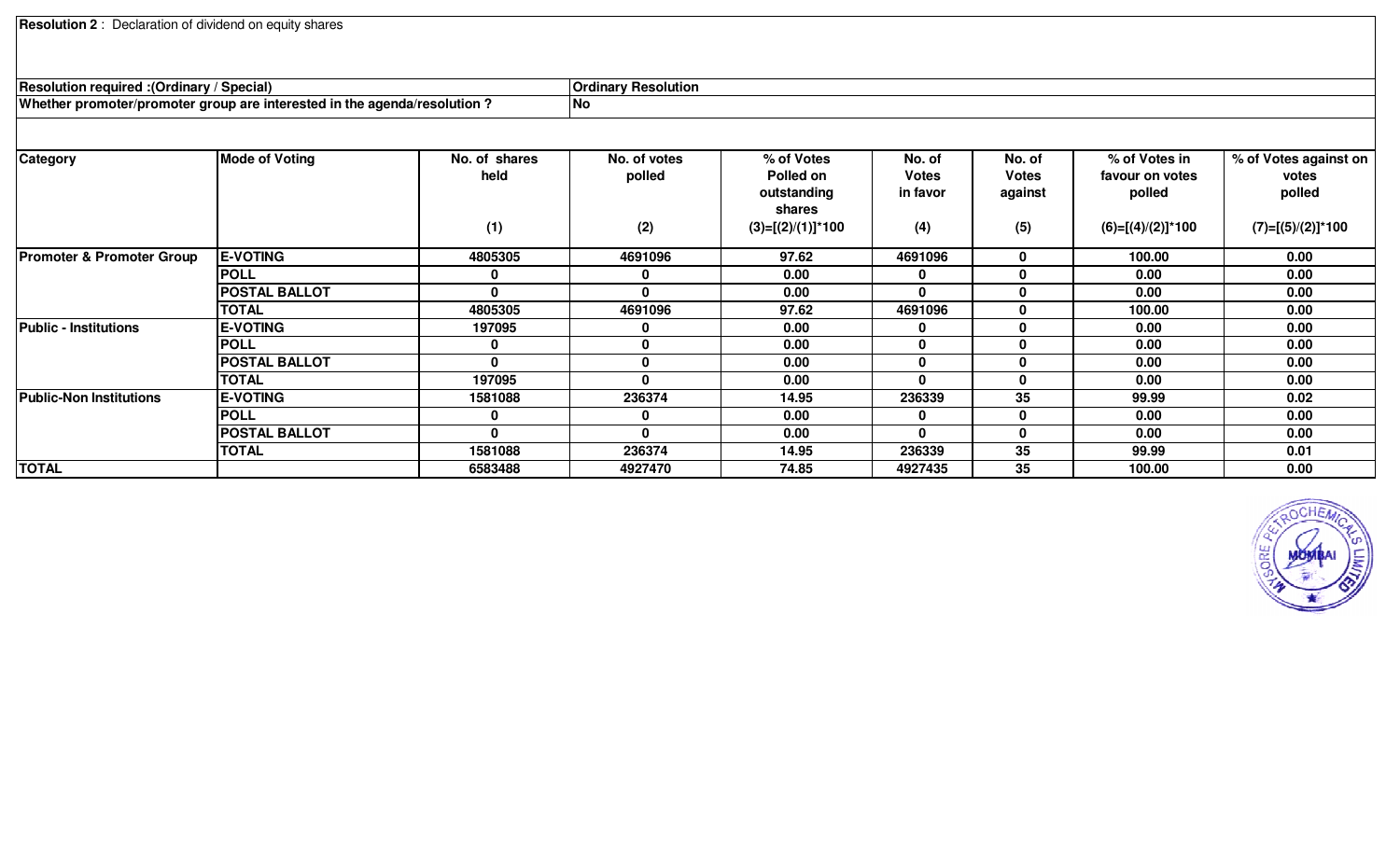**Resolution <sup>3</sup>** : Re-appointment of Shri M M Dhanuka (DIN 00193456) as a Director

| <b>Resolution required : (Ordinary / Special)</b>                        |                      | <b>Ordinary Resolution</b> |             |              |          |          |                 |                           |
|--------------------------------------------------------------------------|----------------------|----------------------------|-------------|--------------|----------|----------|-----------------|---------------------------|
| Whether promoter/promoter group are interested in the agenda/resolution? |                      |                            | No          |              |          |          |                 |                           |
|                                                                          |                      |                            |             |              |          |          |                 |                           |
| $\sim$                                                                   | $M = A = A M = 11.4$ | Na af abayaa               | Na afiratas | $0/14$ Matas | $M = -1$ | $N = -1$ | $0/14$ Matan in | $0/14$ Matan avaivat av l |

| <b>Category</b>                      | <b>Mode of Voting</b> | No. of shares | No. of votes | % of Votes           | No. of       | No. of  | % of Votes in        | % of Votes against on |
|--------------------------------------|-----------------------|---------------|--------------|----------------------|--------------|---------|----------------------|-----------------------|
|                                      |                       | held          | polled       | Polled on            | <b>Votes</b> | Votes   | favour on votes      | votes                 |
|                                      |                       |               |              | outstanding          | in favor     | against | polled               | polled                |
|                                      |                       |               |              | shares               |              |         |                      |                       |
|                                      |                       | (1)           | (2)          | $(3)=[(2)/(1)]^*100$ | (4)          | (5)     | $(6)=[(4)/(2)]$ *100 | $(7)=[(5)/(2)]*100$   |
| <b>Promoter &amp; Promoter Group</b> | <b>E-VOTING</b>       | 4805305       | 4691096      | 97.62                | 4691096      |         | 100.00               | 0.00                  |
|                                      | <b>POLL</b>           | 0             | U            | 0.00                 | 0            |         | 0.00                 | 0.00                  |
|                                      | <b>POSTAL BALLOT</b>  | $\mathbf{0}$  | 0            | 0.00                 | $\mathbf{0}$ |         | 0.00                 | 0.00                  |
|                                      | <b>TOTAL</b>          | 4805305       | 4691096      | 97.62                | 4691096      |         | 100.00               | 0.00                  |
| <b>Public - Institutions</b>         | <b>E-VOTING</b>       | 197095        |              | 0.00                 | 0            |         | 0.00                 | 0.00                  |
|                                      | <b>POLL</b>           | 0             |              | 0.00                 | $\bf{0}$     |         | 0.00                 | 0.00                  |
|                                      | <b>POSTAL BALLOT</b>  | $\mathbf{0}$  |              | 0.00                 | $\bf{0}$     |         | 0.00                 | 0.00                  |
|                                      | <b>TOTAL</b>          | 197095        | 0            | 0.00                 | $\mathbf{0}$ |         | 0.00                 | 0.00                  |
| <b>Public-Non Institutions</b>       | <b>E-VOTING</b>       | 1581088       | 236374       | 14.95                | 236339       | 35      | 99.99                | 0.02                  |
|                                      | <b>POLL</b>           | 0             |              | 0.00                 | 0            |         | 0.00                 | 0.00                  |
|                                      | <b>POSTAL BALLOT</b>  | $\mathbf{0}$  | 0            | 0.00                 | $\mathbf{0}$ |         | 0.00                 | 0.00                  |
|                                      | <b>TOTAL</b>          | 1581088       | 236374       | 14.95                | 236339       | 35      | 99.99                | 0.01                  |
| <b>TOTAL</b>                         |                       | 6583488       | 4927470      | 74.85                | 4927435      | 35      | 100.00               | 0.00                  |

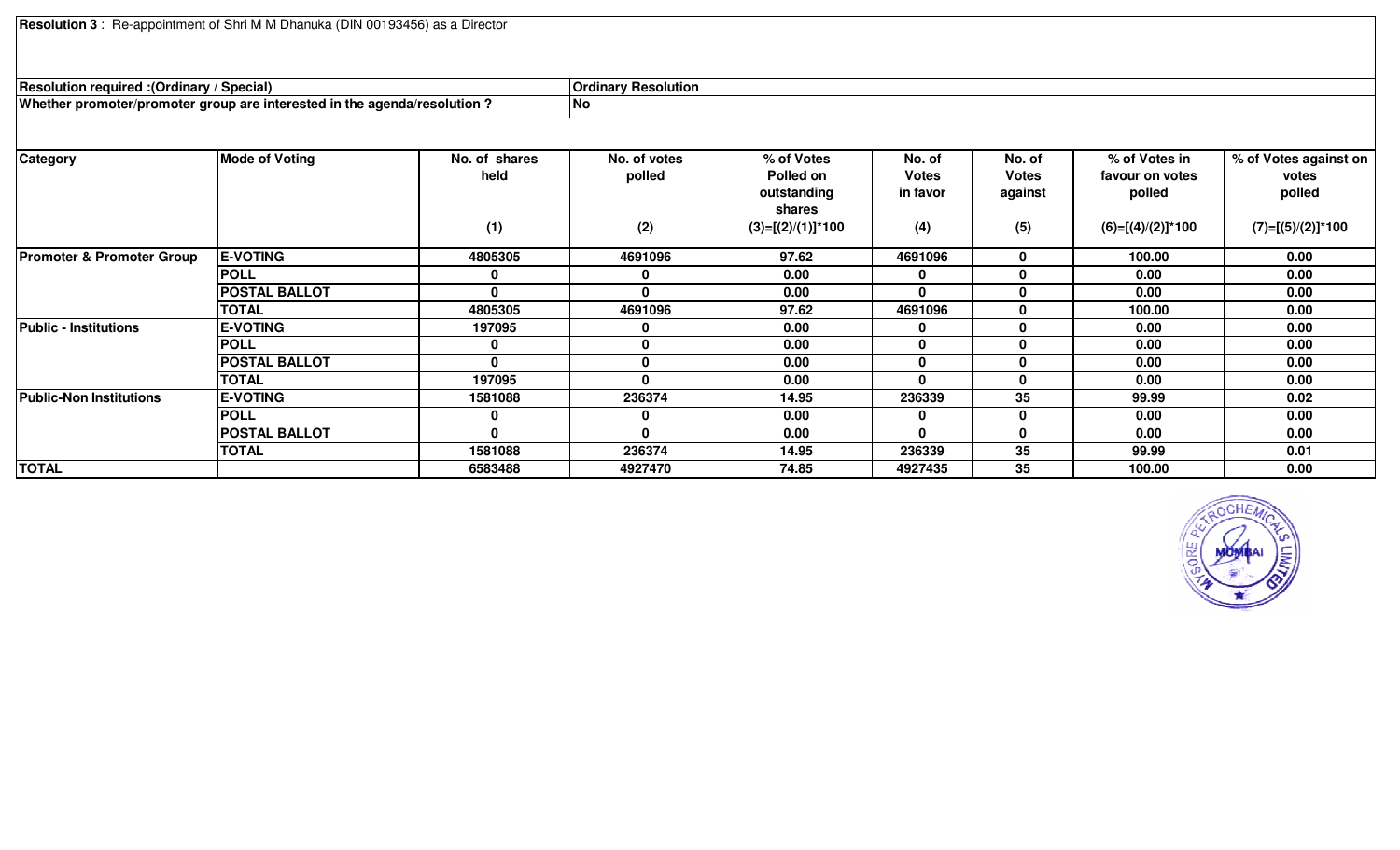# MARTINHO FERRAO & ASSOCIATES



**Company Secretaries** 

Level 3, Office # 301, Dhun Building, 23/25 Janmabhoomi Marg, Fort, Mumbai - 400 001 Tel: +91 22 2202 4366 Email: mferraocs@yahoo.com Website : www.csmartinhoandassociates.com

# **CONSOLIDATED SCRUTINIZER'S REPORT**

(Voting through remote e-voting and e-voting during the e-Annual General Meeting) [Pursuant to Section 108 of the Companies Act, 2013 (as amended) and Companies (Management and Administration) Rules, 2014 (as amended)]

# To,

The Chairman of 50<sup>th</sup> e-Annual General Meeting ("50<sup>th</sup> e-AGM", "AGM" or e-AGM") of the Members of Mysore Petro Chemicals Limited (CIN: L24221KA1969PLC001799), held Tuesday, 29th September, 2020at 02:00 P.M. (IST) through Video Conferencing ("VC") / Other Audio Visual Means ("OAVM") facility.

# Dear Sir,

- 1. I, Martinho Ferrao, a Company Secretary in Practice and Proprietor of Martinho Ferrao & Associates, Company Secretaries (FCS: 6221 and C.P. No.: 5676), Mumbai, has been duly appointed as the Scrutinizer by the Board of Directors of Mysore Petro Chemicals Limited (the "Company") for the purpose of scrutinizing the process of voting through remote e-voting and e-voting during the e-AGM under the provisions of Section 108 of the Companies Act, 2013 (as amended) (the "Act") read with Rule 20 of the Companies (Management and Administration) Rules, 2014 (as amended) (the "Rules") and the provisions of Regulation 44 of the Securities and Exchange Board of India (Listing Obligations and Disclosure Requirements) Regulations, 2015 (as amended) read with the General Circular Nos. 14/2020, 17/2020 and 20/2020 dated 8th April, 2020, 13<sup>th</sup>April, 2020 and 5<sup>th</sup> May, 2020, respectively issued by the Ministry of Corporate Affairs (collectively referred to as the "MCA Circulars") and SEBI Circular No. SEB1/HO/CFD/CM D1/ClR/P/2020/79 dated 12<sup>th</sup> May, 2020, on the proposed resolutions contained in the Notice of 50th e-AGM of the Members of the Company dated 29th June, 2020 (the "Notice").
- 2. The Management of the Company is responsible to ensure the compliance of the requirements of the Act and Rules relating to remote e-voting and e-voting during the 50th e-AGM on the proposed resolutions contained in the Notice. My responsibility as a Scrutinizer for the process of voting through remote e-voting and e-voting during the 50the-AGM is to ensure that the voting process is conducted in a fair and transparent manner and is restricted to making a Scrutinizer's Report for the votes cast in "favour" or "against" on the resolutions proposed in the Notice, based on the reports generated from the e-voting system provided by National Securities Depository Limited (NSDL), the agency authorized under the Rules and engaged by the Company to provide platform for voting through remote e-voting and e-voting during the 50th e-AGM and platform for VC/OAVM facility for participation in the 50th e-AGM.

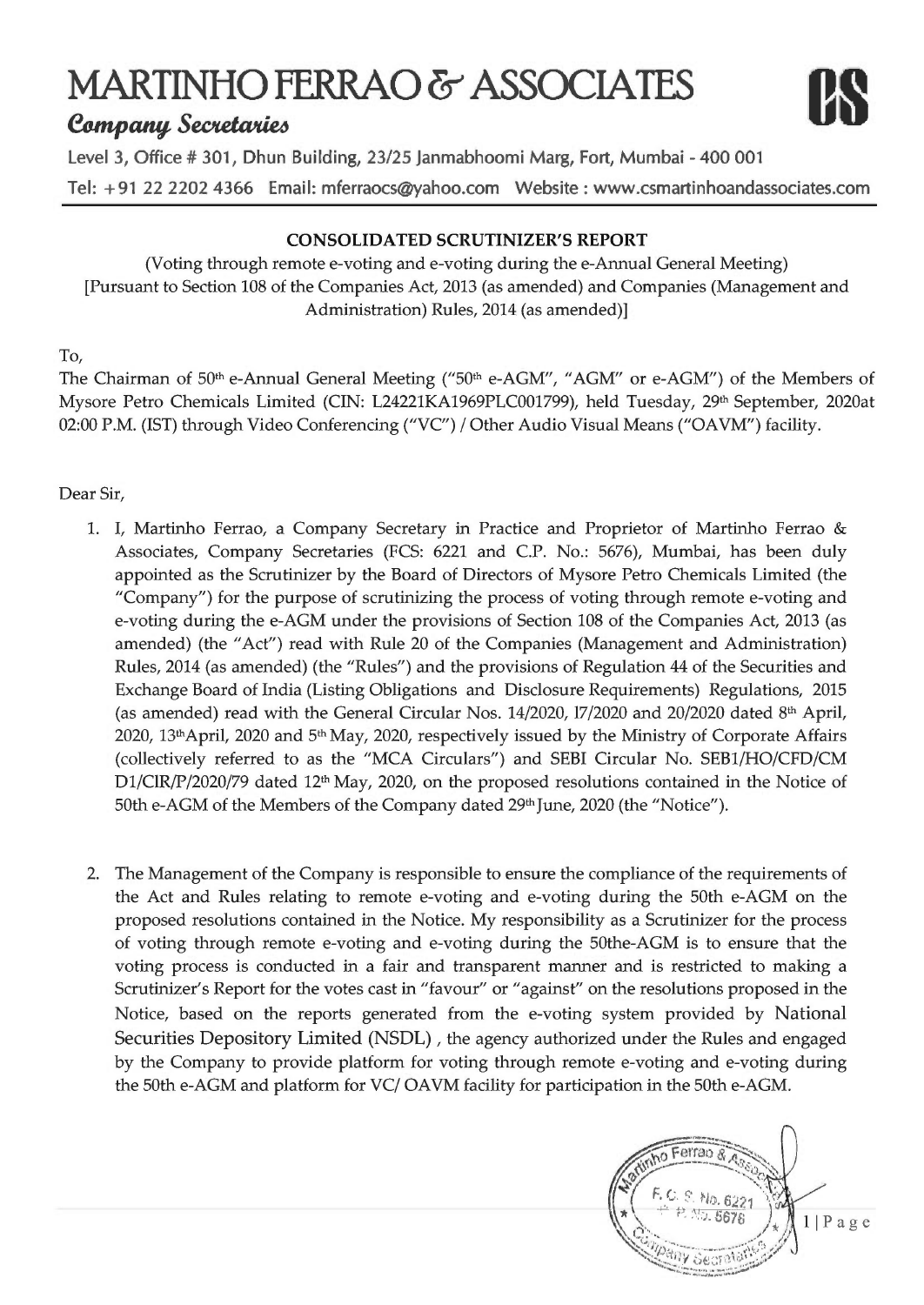- 3. As confirmed by the Company, the Notice of the 50the-AGM along with the Annual Report to the Notice of AGM was sent through electronic mode to the Members whose email addresses are registered with the Company / NSDL/ Depository Participant(s) in compliance with the MCA Circulars and SEB1 Circular No. SEBI/HO/CFD/CMD1/CIR/P/2020/79 dated 12th May, 2020 and holding shares of the Company as on Tuesday, 22<sup>nd</sup> September, 2020 being the cut-off date for the purpose.
- 4. Prior to dispatch of the Notice and Annual Report 2019-20, the requisite advertisement pursuant to the Rules and the MCA Circulars was published by the Company on 1<sup>st</sup> September, 2020 and 2<sup>nd</sup> September, 2020 in "Financial Express" (English) and "Samyukta Karnataka" (Kannnada) – Bangalore Edition respectively including electronic editions. Post-dispatch of the Notice and Annual Report 2019-20, the requisite advertisement pursuant to the Rules and the MCA Circulars was published by the Company on 5th September, 2020 in "Financial Express" (English) and "Samyukta Karnataka" (Kannnada) - Bangalore Edition.
- 5. In terms of the Notice, the remote e-voting facility was kept open from Saturday, 26<sup>th</sup> September, 2020 at 9:00 A.M. (IST) and ended on Monday, 28<sup>th</sup> September, 2020 at 5:00 P.M. (IST) and Members were requested to cast their votes electronically conveying their assent or dissent in respect of the resolutions on the e-voting platform provided by NSDL.
- 6. The Members of the Company as on the "cut-off' date, i.e., 22<sup>nd</sup> September, 2020 (end of day) were entitled to avail the facility of remote e-voting or voting during the AGM on all the resolutions proposed in the Notice.
- 7. At the end of the remote e-voting period on 28th September, 2020 at 5:00 P.M. (IST), the voting portal of the service provider i.e. NSDL was blocked forthwith.
- 8. At the 50<sup>th</sup> AGM of the Company held on 29<sup>th</sup> September, 2020, the Chairman at the end of discussions on the resolutions announced that the facility for e-voting is available for voting by the Members attending the Meeting through VC / OAVM facility and who have not participated in the remote e-voting.
- 9. Immediately after the conclusion of the e-voting during the AGM on the 29th September, 2020, the electronic votes cast were unblocked by me in the presence of two witnesses (who are not in employment of the Company). Subsequently, the votes cast were reconciled with the records maintained by the Company and the authorizations lodged with the Company.
- 10. Thereafter, the information regarding list of the Members, who voted "for" or "against" or "abstained" and such other requisite details on each of the resolutions that were put to vote, were derived from the report generated from the e-voting website of NSDL, including votes cast by the Members during the e-AGM.

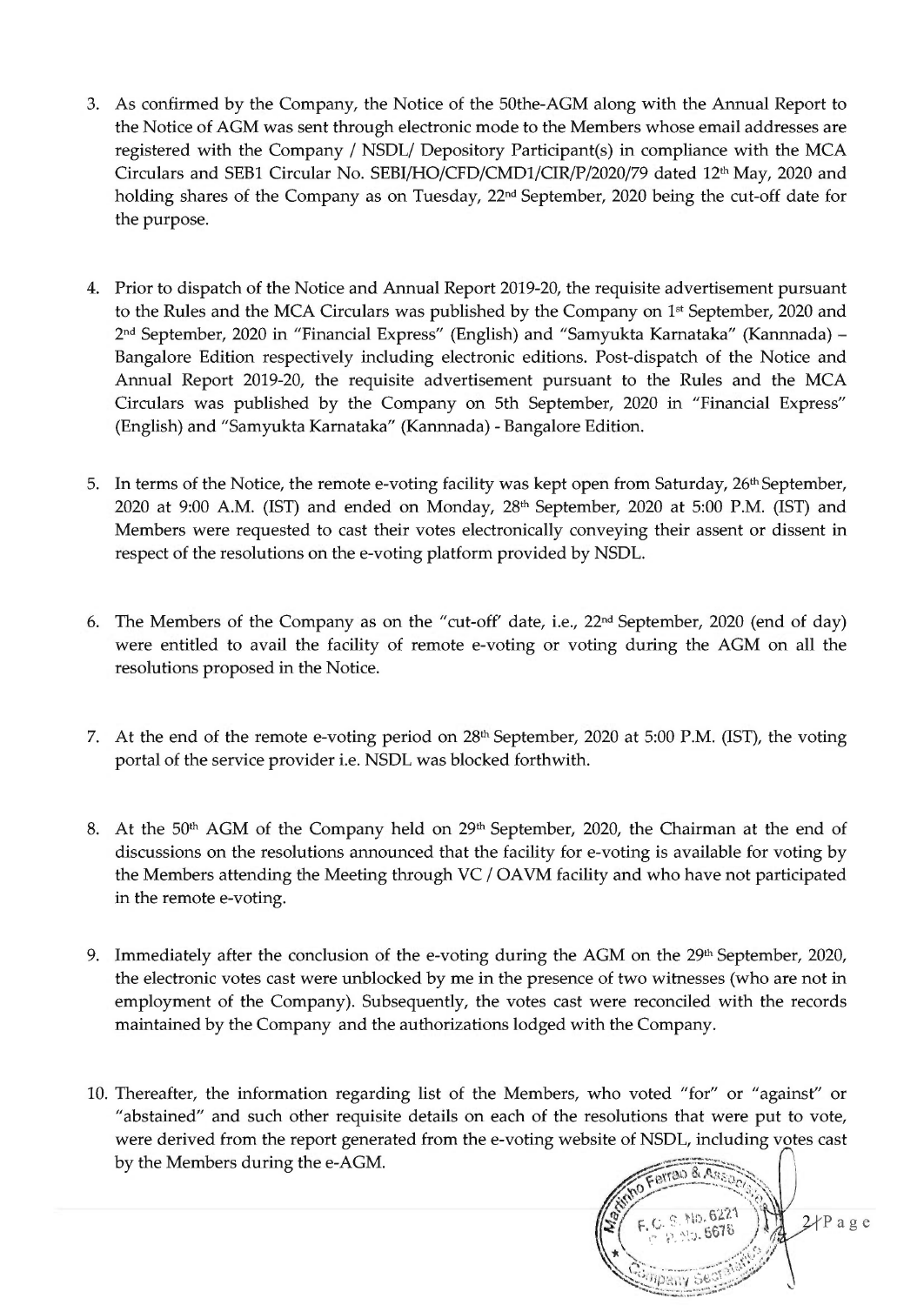11. I submit my Consolidated Scrutinizer's Report on the results of voting through remote e-voting and e-voting during the 50th e-AGM as under: -

### Item No. 1: Ordinary Resolution:

Adoption of the audited standalone and consolidated financial statements of the Company for the financial year ended on 31<sup>s</sup> tMarch, 2020 and the Reports of the Board of Directors and the Auditor's thereon:

## a) Details of Votes in favour and against the resolution:

| Method of<br>voting      |                            | Votes in favour of the resolution |            |                            | Votes against the resolution |            |
|--------------------------|----------------------------|-----------------------------------|------------|----------------------------|------------------------------|------------|
|                          | No. of<br>members<br>voted | No. of votes<br>cast by them      | Percentage | No. of<br>members<br>voted | No. of votes<br>cast by them | Percentage |
| Remote<br>E-voting       | 57                         | 4927435                           | 99.99      | $\overline{2}$             | 35                           | 0.01       |
| E-voting at<br>the e-AGM | $\theta$                   | 0                                 | 0          | $\mathbf{0}$               | $\theta$                     | 0          |
| Total                    | 57                         | 4927435                           | 99.99      | っ                          | 35                           | 0.01       |

## b) Details of Invalid and Abstained votes:

| Method of voting                 |                                                        | <b>Invalid votes</b>         | <b>Abstained from voting</b>                   |                              |  |
|----------------------------------|--------------------------------------------------------|------------------------------|------------------------------------------------|------------------------------|--|
|                                  | No. of members<br>whose votes were<br>declared invalid | No. of votes cast<br>by them | No. of members<br>who abstained<br>from voting | No. of votes held<br>by them |  |
| <b>Remote E-voting</b>           |                                                        |                              |                                                |                              |  |
| E-voting at the e-<br><b>AGM</b> |                                                        |                              |                                                |                              |  |
| Total                            |                                                        |                              |                                                |                              |  |

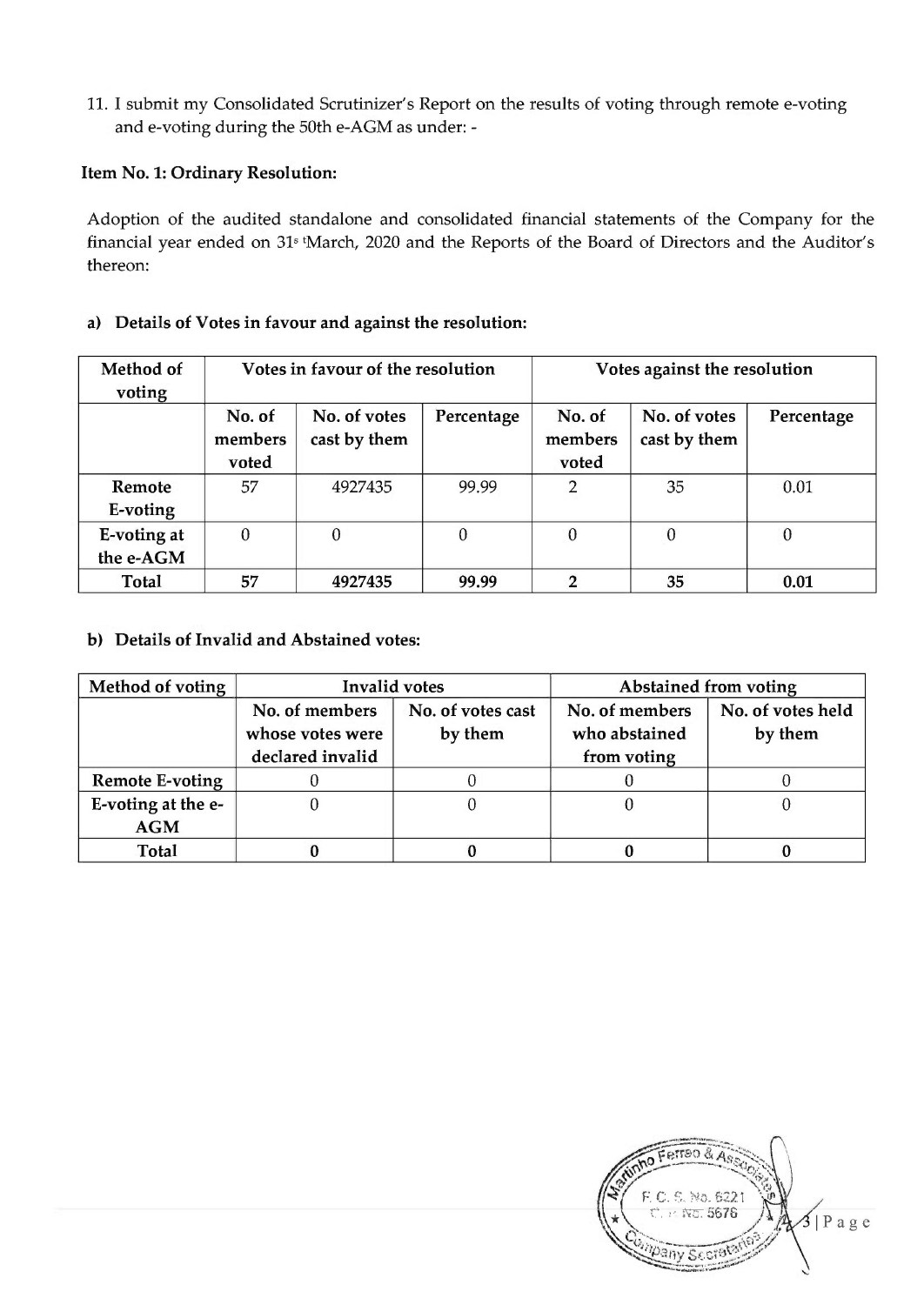# Item No. 2: Ordinary Resolution:

Declaration of dividend

| Method of<br>voting      |                            | Votes in favour of the resolution | Votes against the resolution |                            |                                 |            |
|--------------------------|----------------------------|-----------------------------------|------------------------------|----------------------------|---------------------------------|------------|
|                          | No. of<br>members<br>voted | No. of votes<br>cast by them      | Percentage                   | No. of<br>members<br>voted | No. of votes<br>cast by<br>them | Percentage |
| Remote<br>E-voting       | 57                         | 4927435                           | 99.99                        | 2                          | 35                              | 0.01       |
| E-voting at<br>the e-AGM | $\theta$                   | 0                                 | $\theta$                     | 0                          | 0                               | 0          |
| Total                    | 57                         | 4927435                           | 99.99                        | າ                          | 35                              | 0.01       |

# a) Details of Votes in favour and against the resolution:

# b) Details of Invalid and Abstained votes:

| <b>Method of voting</b>          | <b>Invalid votes</b>                                   |                              | <b>Abstained from voting</b>                   |                              |  |
|----------------------------------|--------------------------------------------------------|------------------------------|------------------------------------------------|------------------------------|--|
|                                  | No. of members<br>whose votes were<br>declared invalid | No. of votes cast<br>by them | No. of members<br>who abstained<br>from voting | No. of votes held<br>by them |  |
| <b>Remote E-voting</b>           |                                                        |                              |                                                |                              |  |
| E-voting at the e-<br><b>AGM</b> |                                                        |                              |                                                |                              |  |
| Total                            |                                                        |                              |                                                |                              |  |

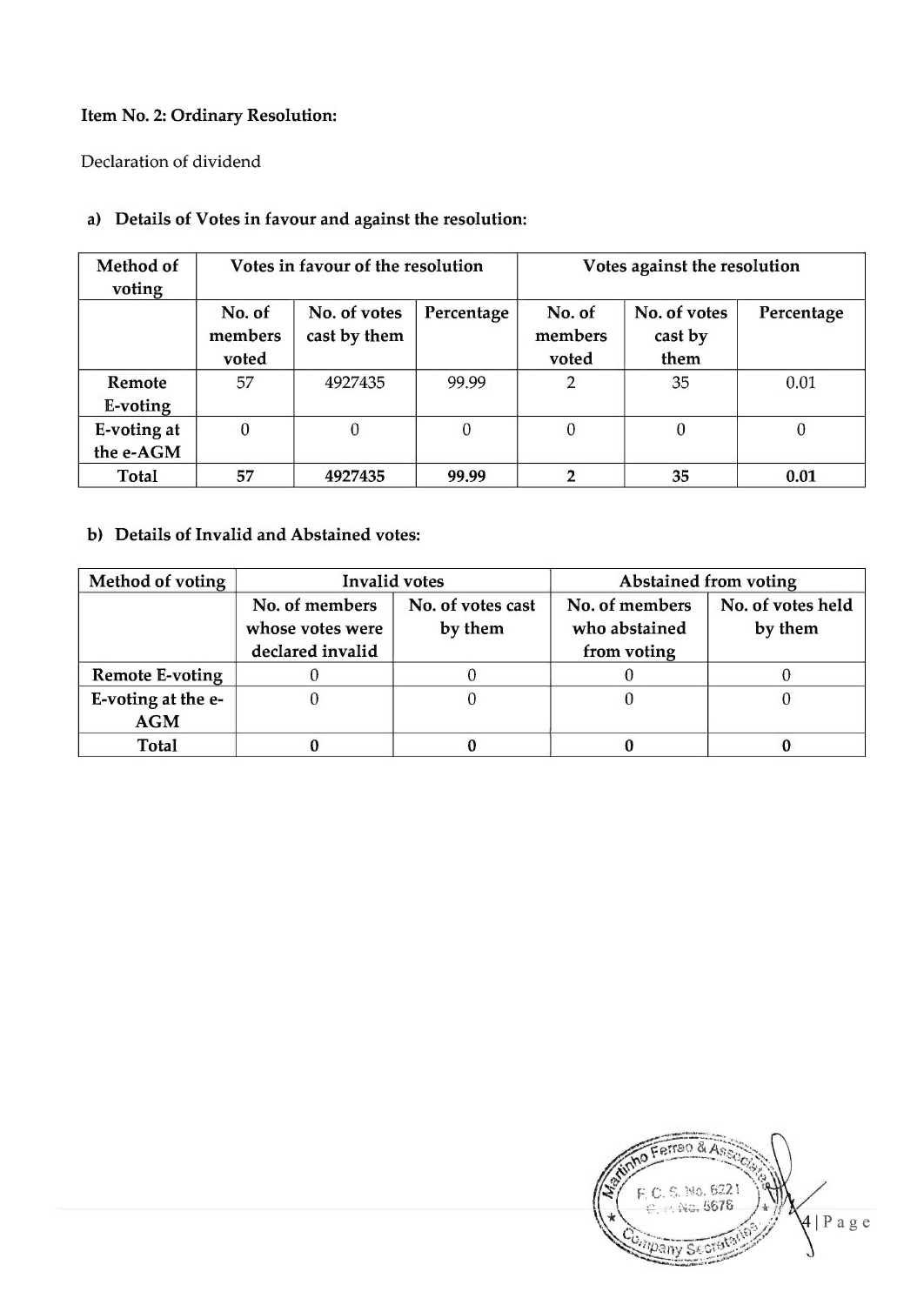#### Item No. 3: Ordinary Resolution:

Re-appointment of Shri M Dhanuka (DIN 00193456) as a Director.

## a) Details of Votes in favour and against the resolution:

| Method of<br>voting      |                            | Votes in favour of the resolution |            |                            | Votes against the resolution    |            |
|--------------------------|----------------------------|-----------------------------------|------------|----------------------------|---------------------------------|------------|
|                          | No. of<br>members<br>voted | No. of votes<br>cast by them      | Percentage | No. of<br>members<br>voted | No. of votes<br>cast by<br>them | Percentage |
| Remote<br>E-voting       | 57                         | 4927435                           | 99.99      | $\overline{2}$             | 35                              | 0.01       |
| E-voting at<br>the e-AGM | $\theta$                   | $\theta$                          | $\theta$   | $\theta$                   | 0                               | 0          |
| Total                    | 57                         | 4927435                           | 99.99      |                            | 35                              | 0.01       |

b) Details of Invalid and Abstained votes:

| Method of voting                 |                                                        | <b>Invalid votes</b>         | Abstained from voting                          |                              |  |
|----------------------------------|--------------------------------------------------------|------------------------------|------------------------------------------------|------------------------------|--|
|                                  | No. of members<br>whose votes were<br>declared invalid | No. of votes cast<br>by them | No. of members<br>who abstained<br>from voting | No. of votes held<br>by them |  |
| <b>Remote E-voting</b>           |                                                        |                              |                                                |                              |  |
| E-voting at the e-<br><b>AGM</b> |                                                        |                              |                                                |                              |  |
| Total                            |                                                        |                              |                                                |                              |  |

Based on the aforesaid results, the resolution no.(s) 1 to 3 as contained in the Notice have been passed with the requisite majority.